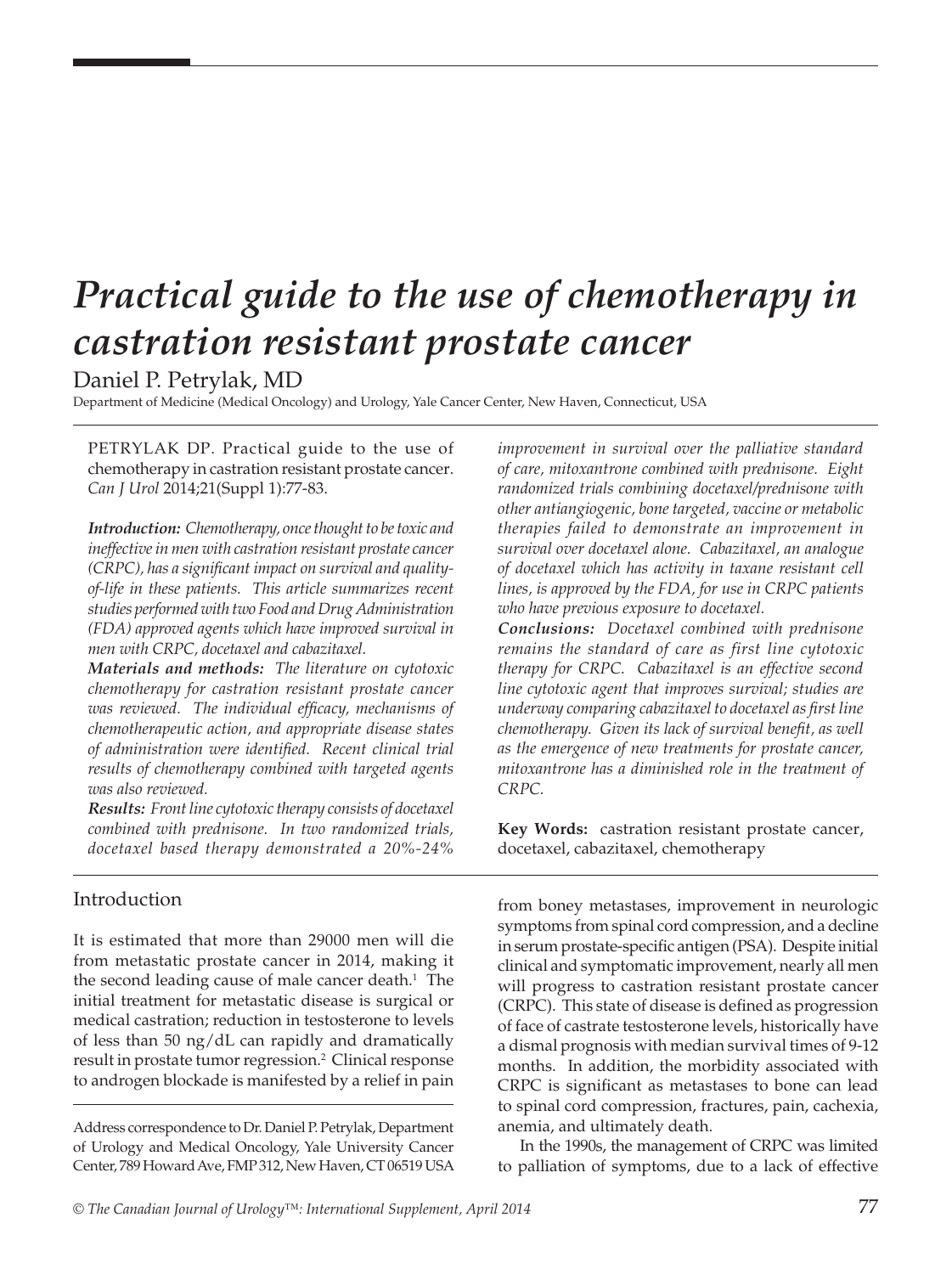treatments. Historically, chemotherapy for advanced prostate cancer was viewed as toxic and ineffective. Two reviews of single agent cytotoxic therapy in men with CRPC demonstrated that objective responses to chemotherapy were 6.5% to 8.7%, with no improvement in survival. $3,4$  The combination of mitoxantroneprednisone was approved by the Food and Drug Administration (FDA) based on palliation of bone pain; three randomized trials also demonstrated modest improvements in time to progression when mitoxantrone combined with corticosteroids was compared to corticosteroids alone.5-7 Until 2004, CRPC was considered a chemotherapy resistant disease with no randomized study demonstrating a survival of chemotherapy.

## Docetaxel for CRPC

A semisynthetic taxane derived from the needles of *Taxus baccata*, docetaxel. Docetaxel reversibly stabilizes microtubules and prevents depolymerization. <sup>8</sup> Apoptosis results from accumulation of microtubules, as well as through phosphorylation of an oncoprotein, Bcl-2.9 Both in vitro and in vivo studies found docetaxel to be effective against a wide range of human cancer cell lines, including the prostate cancer cell lines DU 145, PC-3 and LNCaP.<sup>10,11</sup> Phase I and II trials of docetaxel administered as a single agent or in combination with estramustine phosphate demonstrated PSA decline rates of > 50% in 36%-69% of treated patients, objective response rates of 17%-38% and median survivals of 20-23 months.12-15 Two phase III trials compared docetaxel-based combination regimens with standard mitoxantrone/prednisone in men with progressive CRPC, Figure 1 and Table 1.

TAX327 was an international multi-center study that compared two different dosing schedules of docetaxel/prednisone with mitoxantrone/prednisone for metastatic CRPC.16 No history of any prior chemotherapy in these CRPC patients was permitted





except for estramustine. One thousand six patients were randomized to one of three arms: 1) docetaxel 75 mg/m2 every 3 weeks; docetaxel 30 mg/m2 weekly for 5 of 6 weeks or mitoxantrone 12 mg/m<sup>2</sup> every 3 weeks. Prednisone at 5 mg PO bid was given to all patients at 5 mg PO BID.

The median survival was superior to mitoxantrone only in the 3 week docetaxel arm (18.9 months versus 16.4 months) ( $p = 0.009$ ). Weekly docetaxel did not result in a statistically significant survival advantage (17.4 months versus 16.4 months,  $p = 0.36$ ). When compared to the mitoxantrone/prednisone group, the reduction in the risk of death was 24% and 9% for the every 3 week and weekly docetaxel arms, respectively. An updated survival analysis found that more patients survived 3 years when treated with docetaxel either every 3 weeks or weekly (18.6% and 16.6% when compared to mitoxantrone  $(13.5\%)$ .<sup>17</sup> PSA declines of > 50% were significantly higher (45% and 48%) in patients treated on the 3 week and weekly docetaxel groups, respectively, than in the patients treated with mitoxantrone (32%). No significant differences in

| Study          | <b>Treatment</b><br>regimen                                                                  | Objective<br>measurable<br>response rate $(\% )$ | <b>PSA</b><br>response<br>rate $\left(\%\right)$ | $\%$ with<br>response | Time to<br>palliative progression (months) | Survival             |
|----------------|----------------------------------------------------------------------------------------------|--------------------------------------------------|--------------------------------------------------|-----------------------|--------------------------------------------|----------------------|
|                | SWOG 9916 Docetaxel/estramustine<br>Mitoxantrone/prednisone                                  | 17<br>10                                         | 50<br>27                                         | $17*$<br>11           | 6<br>3                                     | 18<br>16             |
| <b>TAX 327</b> | Docetaxel (q 3 wks)/prednisone 12*<br>Docetaxel (q wk)/prednisone<br>Mitoxantrone/prednisone | $8*$<br>$7*$                                     | 45<br>48<br>32                                   | 35<br>31<br>22        | $7.9*$<br>$8.2*$<br>$7.8*$                 | 18.9<br>17.4<br>16.5 |
|                | *did not reach statistical significance                                                      |                                                  |                                                  |                       |                                            |                      |

#### TABLE 1. **Docetaxel based phase III trials**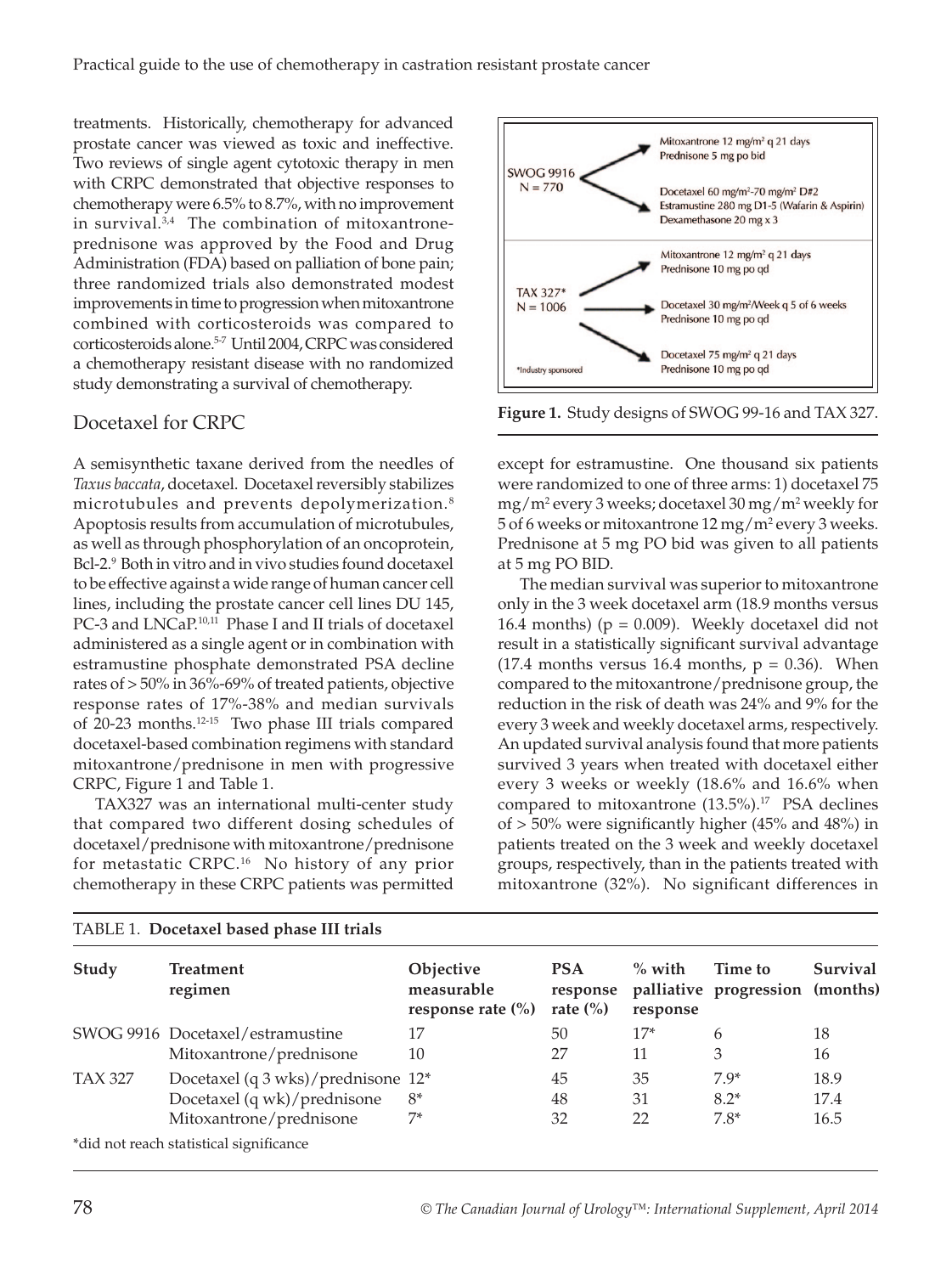objective response rates were observed in the three treatment arms. Docetaxel therapy was associated with superior palliation of bone pain (33% and 31% in the docetaxel every 3 weeks and weekly regimens as compared to 21% in the mitoxantrone group). Qualityof-life, in general, when using the FACT-P instrument was significantly better in the docetaxel groups as compared to the mitoxantrone group.

Neutropenia was more frequent in the Q3 week docetaxel group (32% compared to 21.7% in the mitoxantrone group). Grade 3 and 4 neutropenia occurred in 3% of patients in the docetaxel Q3 week group, with 2.7% experiencing febrile neutropenia. Neuropathy and alopecia were also more frequent in the docetaxel arms; however the patterns of toxicity were not significantly different between the docetaxel and mitoxantrone groups.

SWOG lead an intergroup study comparing docetaxel/estramustine to mitoxantrone/prednisone.18 Men randomized to the experimental arm received estramustine at 280 mg PO tid on days 1-5, docetaxel at 60 mg/m2 IV on day 2 every 21 days, and dexamethasone 60 mg PO in 3 divided doses prior to docetaxel. In contrast to TAX 327, patients did not receive prednisone. Men randomized to the control mitoxantrone arm received mitoxantrone at the same dosage and schedule as in TAX 327. Dose escalation to docetaxel  $70 \text{ mg/m}^2$  or mitoxantrone  $14 \text{ mg/m}^2$  was permitted for those patients who did not experience grade 3 or 4 toxicity in the first cycle of therapy. Docetaxel combined with estramustine improved median survival (17.5 months compared to 15.6 months,  $p = 0.01$ ), progression-free survival  $(6.3 \text{ months compared to } 3.2 \text{ months}, p < 0.001)$ . A greater percentage of patients demonstrated a > 50% PSA decline (50% as compared with  $27\%$ ,  $p < 0.0001$ ) with docetaxel/estramustine than mitoxantrone/ prednisone. A trend towards an improved rate of objective responses in measurable soft tissue disease was noted in favor of Q 3 week docetaxel (17% versus 11%,  $p = 0.030$ . In addition, palliation of bone pain was not found to be statistically different in the two arms. Overall, the relative risk of death was reduced by 20% with docetaxel and estramustine as compared to mitoxantrone and prednisone (HR for death, 0.80; 95% CI: 0.67-0.97).

Grade 3 and 4 toxicities was reported at higher rates in the docetaxel prednisone arm compared to mitoxantrone/prednisone. The incidence of grade 3 or 4 cardiovascular (15% versus  $7\%$ ,  $p = 0.001$ ), neurological (7% versus  $2\%$ , p = 0.001), neutropenic fever (5% versus  $2\%$ , p < 0.001), gastrointestinal (20%) versus 5%,  $p < 0.001$ ), and metabolic disturbances

(6% versus 1%,  $p < 0.001$ ) were increased in the experimental arm. However, there was not a higher rate of discontinuation from the study and there was no increase in toxic deaths in the docetaxel/ estramustine arm. Prophylactic anticoagulation with Coumadin and aspirin was added to the experimental arm approximately half way through the trial. A posthoc analysis of toxicity revealed that anticoagulation decreased the rate of cardiac ischemia but not the rate of thrombosis. However, the evaluation of the use of anticoagulation is limited as the trial was not designed to detect a difference in vascular events for patients using anticoagulation as compared to those who did not receive Coumadin and aspirin.

#### Docetaxel based investigational therapies

A number of novel agents have been investigated for combination with docetaxel in an attempt to improve survival and response in patients with CRPC. The results with docetaxel-based combination therapy have been disappointing. Although serum VEGF levels correlate inversely with survival, antiangiogenesis agents (bevacizumab, $19$  aflibercept, $20$  lenalidomide,) combined with docetaxel/prednisone have not been a therapeutic advance. Combinations of bone targeted agent such as atrasentan, $21$  dasatinib, $22$  and ZD4054 $23$ with docetaxel have also had disappointing results. Vitamin D (calcitriol, DN-101 combined with weekly docetaxel also demonstrates no survival advantage over docetaxel/prednisone.<sup>24</sup> Reasons for the failure of combination therapy include marginal activity of the agents that were combined with docetaxel, as well as dose reduction of docetaxel due to overlapping toxicities.

### Cabazitaxel

Granted fast track designation in November of 2009, cabazitaxel combined with prednisone was approved by the FDA in June 2010 for the treatment of men who had previously received a docetaxel-based regimen for CRPC. Cabazitaxel is the third cytotoxic agent to be approved by the FDA for castration resistant disease, and the second to demonstrate a survival benefit over mitoxantrone combined with prednisone.

### Mechanism of action

Similar in structure and antitumor mechanism to paclitaxel and docetaxel, cabazitaxel is a novel secondgeneration, semisynthetic taxane that induces cell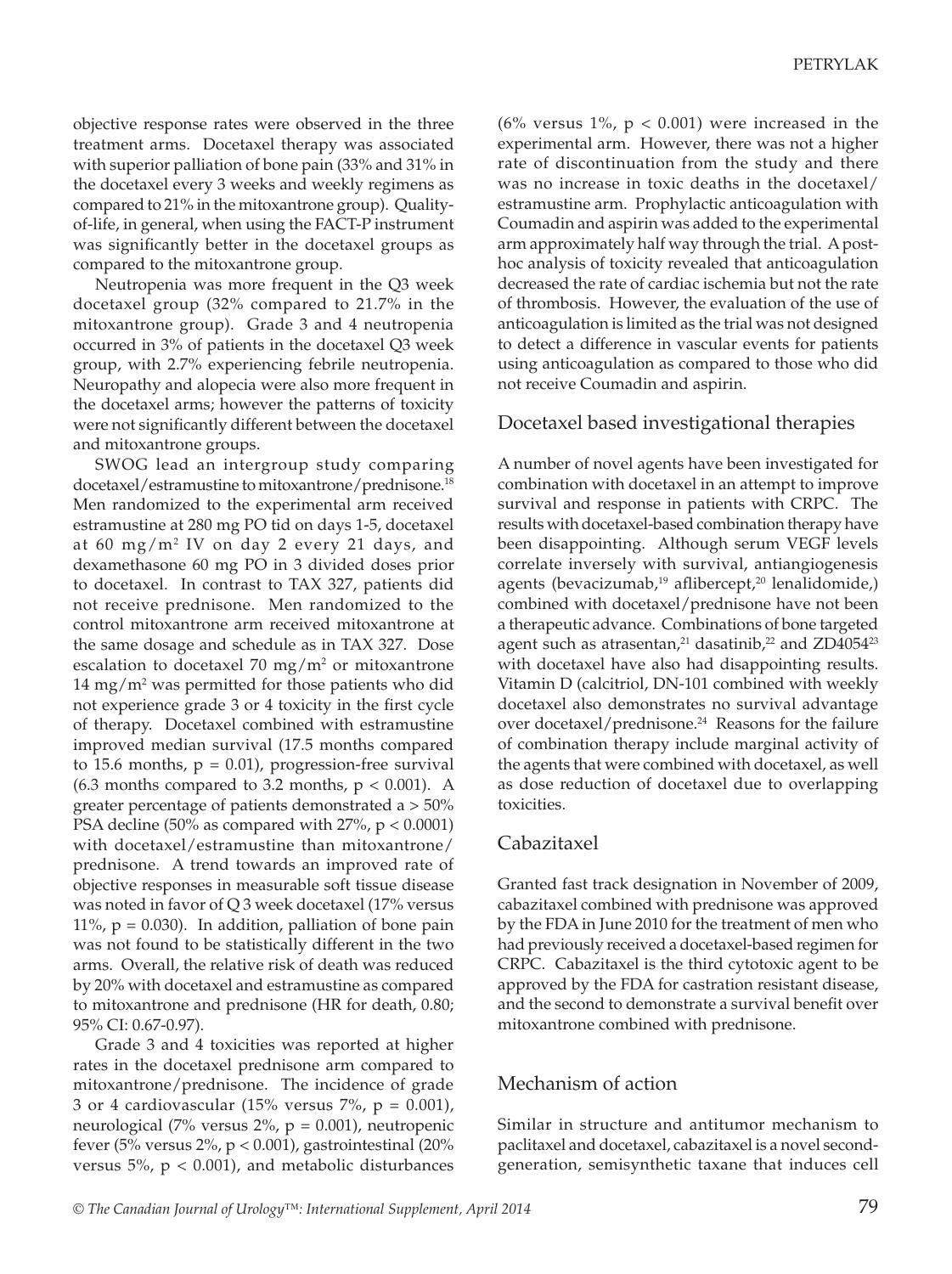death by microtubule stabilization through inhibition of disassembly. Cabazitaxel binds the N-terminal amino acids of the beta-tubulin subunit, and promotes stabilization of microtubules and the mitotic spindle. In addition to activity against paclitaxel and docetaxel sensitive human cervical, breast, and leukemia and prostate cancer cell lines, cabazitaxel demonstrates activity in taxane resistant cell lines.<sup>25</sup> The explanation for this pattern of activity stems from cabazitaxel's effect on the efflux pump of p-glycoprotein, known to be responsible for the multidrug resistance phenotype. Expressed in a variety of human tumors including prostate cancer, p-glycoprotein is responsible for the adenosine-5′-triphosphate (ATP) dependent extrusion of natural product chemotherapeutic agents such as doxorubicin, vinca alkaloids, as well as paclitaxel and docetaxel. The extra methyl groups found on cabazitaxel are more effective against the ATP dependent efflux pump of p-glycoprotein than similarly placed hydrol groups on docetaxel and paclitaxel. This phenomenon may also be responsible for the disproportional increase CNS accumulation of cabazitaxel with increasing plasma concentrations, demonstrated in rodent models; p-glycoprotein is known to be expressed in the capillary endothelium of the brain and may be responsible for the blood-brain barrier.26

# Phase I study of cabazitaxel

Mita et al conducted a phase 1 study in 25 patients with chemotherapy refractory solid tumors. Cabazitaxel was administered at four dose levels (10, 15, 20, and  $25 \text{ mg/m}^2$ ) as an intravenous (IV) infusion every 3 weeks. Of the eight CRPC patients entered on the trial, two, previously treated with mitoxantrone and docetaxel, demonstrated partial responses in soft tissue lesions to 15 mg/m<sup>2</sup> and 25 mg/m<sup>2</sup>, of cabazitaxel, respectively. Both also manifested > 50% declines in PSA. A third prostate cancer patient demonstrated a minor response. Neutropenia was the major dose limiting toxicity observed, with two patients demonstrating prolonged grade 4 neutropenia at  $25 \text{ mg/m}^2$ , and another demonstrating febrile neutropenia at the same dose level.<sup>27</sup> In contrast to patients treated with docetaxel, fluid retention was not observed with cabazitaxel treatment. The commonest non-hematologic toxicities observed were diarrhea (52%), nausea (40%), and vomiting (16%). The authors concluded that  $20 \,\mathrm{mg/m^2}$  of cabazitaxel administered every 3 weeks as the recommended phase II dose. It is to be noted that prophylactic granulocyte colony stimulating factor (GCSF) was not administered.

# Phase III studies of cabazitaxel in docetaxel pretreated CRPC patients

The activity of cabazitaxel demonstrated against taxane resistant cell lines, as well as the responses observed in phase I lead investigators to study cabazitaxel in men with castration resistant prostate cancer previously treated with docetaxel. The TROPIC trial randomized 755 men to either cabazitaxel  $25 \,\mathrm{mg/m^2\,Q\,3}$  weeks or mitoxantrone  $12 \,\mathrm{mg/m^2\,Q\,3}$ weeks. Prednisone 5 mg PO BID was administered in both arms.<sup>28</sup> All patients were required to have progressive disease as evidenced by RECIST criteria or two consecutive rising PSAs at least 1 week apart in patients with non-measurable disease. The median age of patients entered in the metastatic study was 68. A median dosage of  $529.2 \text{ mg/m}^2$  and  $576.6 \text{ mg}/$ m2 of docetaxel were administered in the cabazitaxel and mitoxantrone/prednisone arms, respectively. Two or more cytotoxic regimens were previously administered to 29% and 31% of the patients entered on the mitoxantrone and cabazitaxel arms, respectively. Nearly half of the patients entered in the trial had symptomatic bone pain, with 25% of patients demonstrating visceral metastases.

After a median follow up of 12.5 months, a 3.1 month improvement in median survival was noted in favor of cabazitaxel treatment, with a hazard ratio of 0.7. At a median follow up of 25.5 months, 15.9% of the cabazitaxel patients survived > 2 years compared to 8.2% of patients treated with mitoxantrone. A subgroup analysis demonstrated that the survival benefit of cabazitaxel over mitoxantrone was maintained in patients who discontinued docetaxel for disease progression compared to those who stopped docetaxel due to toxicity, completion of 10 cycles of treatment, or for other reasons.<sup>19</sup> Although patient selection may play a role, the median survival from the time of the first docetaxel dose in the cabazitaxel group was 29 months (95% CI 27-31) versus 25 months (95% CI 23- 28) in the mitoxantrone group. PSA declines of > 50% and objective response rates were superior (39.2% and 14.4%) in the cabazitaxel arm when compared to the mitoxantrone arm (17.8% and 4.4%). The palliation rates using the PPI, were similar in both arms.

Neutropenia was the most commonly encountered toxicity, with grade 3 or higher events occurring in 82% of patients treated with cabazitaxel. Febrile neutropenia was observed in 8% of patients. The prevalence of cabazitaxel induced neutropenia increases with age, and was observed at a 6.6% higher rate in patients over the age of 65. Grade 3 diarrhea was observed in 6% of patients on the cabazitaxel arm compared to < 1% of patients on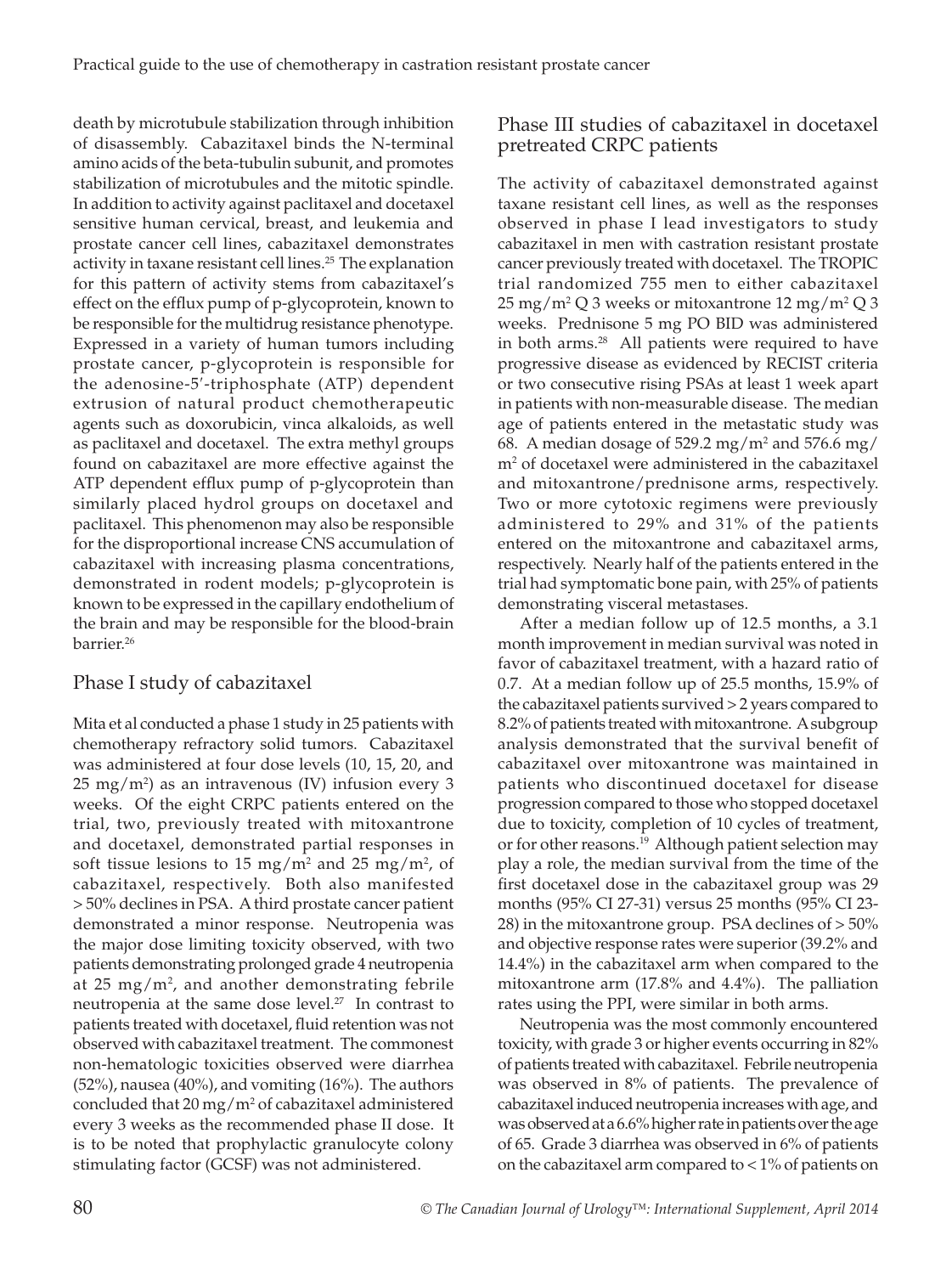| Drug                                                                                                                                                                                                                                                                                                                                             | Dose/schedule                                | <b>Toxicity</b>               | Management                                                                                                                                                                                                                        |
|--------------------------------------------------------------------------------------------------------------------------------------------------------------------------------------------------------------------------------------------------------------------------------------------------------------------------------------------------|----------------------------------------------|-------------------------------|-----------------------------------------------------------------------------------------------------------------------------------------------------------------------------------------------------------------------------------|
| Docetaxel<br>Contraindications:<br>Baseline neutrophil<br>count less than 1500 cells/µL,<br>a history of severe<br>hypersensitivity reactions to<br>docetaxel or polysorbate 80,<br>severe hepatic dysfunction<br>(bilirubin > Upper limit of<br>normal (ULN), SGOT<br>and/or SGPT >1.5XULN<br>concomitant with alkaline<br>phosphatase >2.5XULN | 75 mg/m <sup>2</sup> Q 3 weeks Neutropenia   |                               | Per ASCO guidelines, risk of febrile neutropenia<br><20%, use Colony Stimulating Factors (GCSF, GmCSF)<br>based on age, medical condition, history, disease<br>characteristics. Monitor CBC at least weekly                       |
|                                                                                                                                                                                                                                                                                                                                                  |                                              | Fluid retention               | Prophylactic administration of steroids, monitor<br>with daily weights, diuretics as needed                                                                                                                                       |
|                                                                                                                                                                                                                                                                                                                                                  |                                              | Hypersensitivity<br>reactions | Corticosteroids, antihistamines, H2 antagonists                                                                                                                                                                                   |
|                                                                                                                                                                                                                                                                                                                                                  |                                              | Neuropathy                    | No standard treatment                                                                                                                                                                                                             |
| Cabazitaxel<br>Contraindications:<br>Baseline neutrophil count<br>less than $1500$ cells/ $\mu$ L, a<br>history of severe hypersensitivity<br>reactions to docetaxel<br>or polysorbate 80                                                                                                                                                        | $25 \,\mathrm{mg/m^2 Q}$ 3 weeks Neutropenia |                               | GCSF prophylaxis recommended for age $> 65$ ,<br>poor performance status, previous episodes of febrile<br>neutropenia, extensive prior radiation, poor<br>nutritional status, other comorbidities. Monitor CBC<br>at least weekly |
|                                                                                                                                                                                                                                                                                                                                                  |                                              | Diarrhea                      | Hydration, treat with antidiarrheals (loperamide).<br>If $\ge$ grade 3, dosage should be modified                                                                                                                                 |
|                                                                                                                                                                                                                                                                                                                                                  |                                              | reactions                     | Hypersensitivity Corticosteroids, antihistamines, H2 antagonists                                                                                                                                                                  |

#### TABLE 2. **Common toxicities of docetaxel and cabazitaxel and their management**

the mitoxantrone arm. As with neutropenia, diarrhea was more frequently observed in patients over the age of 75. Diarrhea also was observed at a 8.6% higher rate in patients who had a prior history of radiation therapy. A higher rate of death due to adverse events was noted in patients treated on the cabazitaxel/prednisone arm when compared to mitoxantrone/prednisone. Of the 18 patients on the cabazitaxel arm who died of adverse events, 7 patients died of neutropenic sepsis, in contrast to 1 patient on the mitoxantrone arm. It is to be noted that prophylactic colony stimulating factors were not administered during the first cycle of therapy, which could possibly reduce the risk of neutropenic death. This pattern of toxicity has lead the FDA to recommend administration of prophylactic growth factors in patients treated with cabazitaxel who are older than 65, have had extensive prior radiation, poor nutrition, previous febrile neutropenia, poor performance status

or other serious comorbidities. In a report of a global early access program performed in Italy, CRPC patients treated with six cycles of cabazitaxel experienced neutropenia (33.9%), leukopenia (15.6%), anemia (6%), and asthenia.<sup>29</sup> Table 2 shows common toxicities of docetaxel and cabazitaxel and their management.

Two relevant questions regarding sequencing of cabazitaxel and dosage are being answered by randomized clinical trials. Given cabazitaxel's efficacy in docetaxel pretreated patients, it would be logical to evaluate cabazitaxel as front line chemotherapy in men with castration resistant prostate cancer. An international randomized trial of docetaxel combined with prednisone versus cabazitaxel  $(20 \,\text{mg/m}^2 \text{ or } 25 \,\text{mg/m}^2)/\text{prednisone}$ is underway, clinical trials.gov NCT01308567. To further define the optional dose, a second study is randomizing patients to either  $20 \,\mathrm{mg/m^2}$  or  $25 \,\mathrm{mg/m^2}$  of cabazitaxel, clinical trials.gov NCT01308580.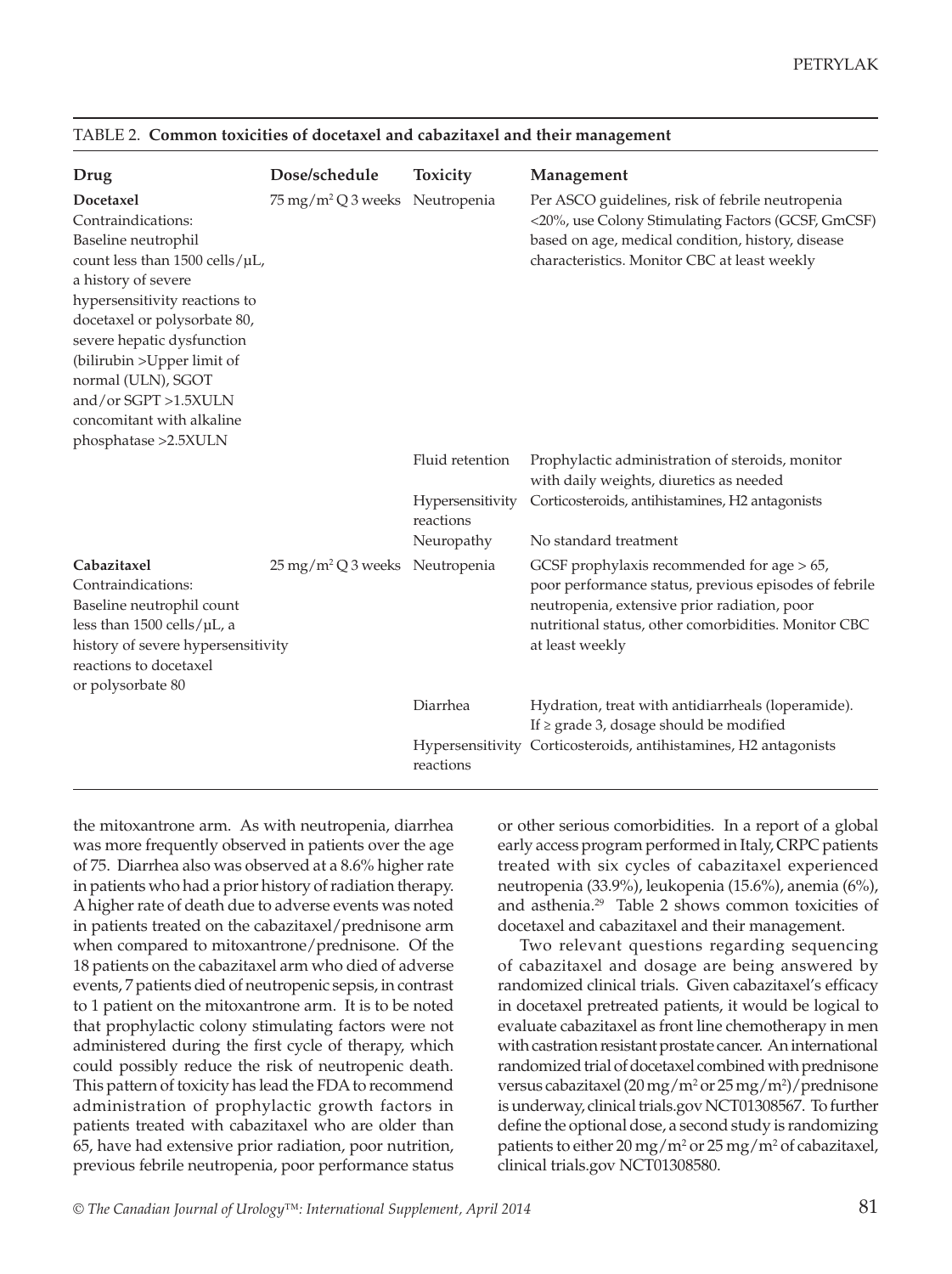## Sequencing of treatments

With the recent approvals of abiraterone, $30$  radium 223, $31$ sipuleucel  $T^{32}$  in the pre-docetaxel space, given the relative lack of toxicity of the aforementioned treatments, chemotherapy potentially could be administered later in the course of disease. It is unclear whether administration of any of these agents before either docetaxel or cabazitaxel affects efficacy and toxicity of these cytotoxic agents. Retrospective studies have been performed in small, select groups of patients and are difficult to apply to individual treatment decisions. For example, the preclinical observation that docetaxel may actually have cross resistance with hormonal agents due to docetaxel inhibition of androgen receptor translocation theoretically could make taxanes less effective after administration of abiraterone or enzalutamide.<sup>33,34</sup> Pond et al found that patients previously treated with ketoconazole/hydrocortisone in a randomized trial of docetaxel+/- AT-101, a novel bcl-2 inhibitor, trended towards bursting overall survival, objective response rates, and PSA declines compared to those patients who had not received prior ketoconazole/hydrocortisone.<sup>35</sup> In a retrospective evaluation of 35 patients who received docetaxel after abiraterone treatment, the median survival was 12.5 months, significantly lower than what was observed in TAX 327. Patients refractory to abiraterone were also refractory to docetaxel. In a small subgroup of patients treated with cabazitaxel after abiraterone alone, abiraterone followed by enzalutamide, or in enzalutamide alone, 16/41(39%) of patients demonstrated a > 50% PSA decline, with a median survival of 15.8 months.<sup>36</sup> Clearly, prospective randomized trials are needed, utilizing biomarkers, to determine the optimal sequence of these agents for both survival and toxicity.

# Conclusions

Both docetaxel and cabazitaxel have antitumor activity in chemotherapy naïve and chemotherapy pre-treated patients, respectively. Combination therapy with docetaxel has not resulted in increased survival. Although randomized trials are currently underway to define which of these two agents should be administered as front line therapy, the optional sequences of these agents with newer agents such as abiraterone, enzalutamide and radium 223 have yet to be defined.

# **Disclosure**

Dr. Daniel P. Petrylak has consulted for Bayer, Bellicum, Dendreon, Sanofi Aventis, Johnson and Johnson, Exelixis, Ferring, Millineum, Medivation and Pfizer. He has also received grant support from Oncogenix, Progenies, Johnson and Johnson, Millineum, Celgene and Dendreon. $\Box$ 

#### References

- 1. Siegel R, Ma J, Zou Z, Jemal A. Cancer Statistics, 2014. *CA Cancer J Clin* 2014;64(1):9-29.
- 2. Crawford ED, Goodman P, Blumenstein B. Combined androgen blockade: leuprolide and flutamide versus leuprolide and placebo. *Semin Urol* 1990;8(3):154-158.
- 3. Yagoda A, Petrylak D. Cytotoxic chemotherapy for advanced hormone-resistant prostate cancer. *Cancer* 1993;71(3 Suppl): 1098-1109.
- 4. Eisenberger MA, Simon R, O'Dwyer PJ, Wittes RE, Friedman MA. A reevaluation of nonhormonal cytotoxic chemotherapy in the treatment of prostatic carcinoma. *J Clin Oncol* 1985;3(6): 827-841.
- 5. Tannock IF, Osoba D, Stockler MR et al. Chemotherapy with mitoxantrone plus prednisone or prednisone alone for symptomatic hormone-resistant prostate cancer: a Canadian randomized trial with palliative end points. *J Clin Oncol* 1996; 14(6):1756-1764.
- 6. Kantoff PW, Halabi S, Conaway M et al. Hydrocortisone with or without mitoxantrone in men with hormone-refractory prostate cancer: results of the cancer and leukemia group B 9182 study. *J Clin Oncol* 1999;17(8):2506-2513.
- 7. Berry W, Dakhil S, Modiano M, Gregurich M, Asmar L. Phase III study of mitoxantrone plus low dose prednisone versus low dose prednisone alone in patients with asymptomatic hormone refractory prostate cancer. *J Urol* 2002;168(6):2439-2443.
- 8. Bissery MC, Guenard D, Gueritte-Voegelein F, Lavelle F. Experimental antitumor activity of taxotere (RP 56976, NSC 628503), a taxol analogue. *Cancer Res* 1991;51(18):4845-4852.
- 9. Haldar S, Basu A, Croce CM. Bcl2 is the guardian of microtubule integrity. *Cancer Res* 1997;57(2):229-233.
- 10. Kreis W, Budman DR, Calabro A. Unique synergism or antagonism of combinations of chemotherapeutic and hormonal agents in human prostate cancer cell lines. *Br J Urol* 1997;79(2):196-202.
- 11. Budman DR, Calabro A, Kreis W. Synergistic and antagonistic combinations of drugs in human prostate cancer cell lines in vitro. *Anticancer Drugs* 2002;13(10):1011-1016.
- 12. Picus J, Schultz M. Docetaxel (Taxotere) as monotherapy in the treatment of hormone-refractory prostate cancer: preliminary results. *Semin Oncol* 1999;26(5 Suppl 17):14-18.
- 13. Petrylak DP, Macarthur R, O'Connor J et al. Phase I/II studies of docetaxel (Taxotere) combined with estramustine in men with hormone-refractory prostate cancer. *Semin Oncol* 1999;26 (5 Suppl 17):28-33.
- 14. Petrylak DP, Macarthur RB, O'Connor J et al. Phase I trial of docetaxel with estramustine in androgen-independent prostate cancer. *J Clin Oncol* 1999;17(3):958-967.
- 15. Kreis W, Budman DR, Fetten J, Gonzales AL, Barile B, Vinciguerra V. Phase I trial of the combination of daily estramustine phosphate and intermittent docetaxel in patients with metastatic hormone refractory prostate carcinoma. *Ann Oncol*  1999;10(1):33-38.